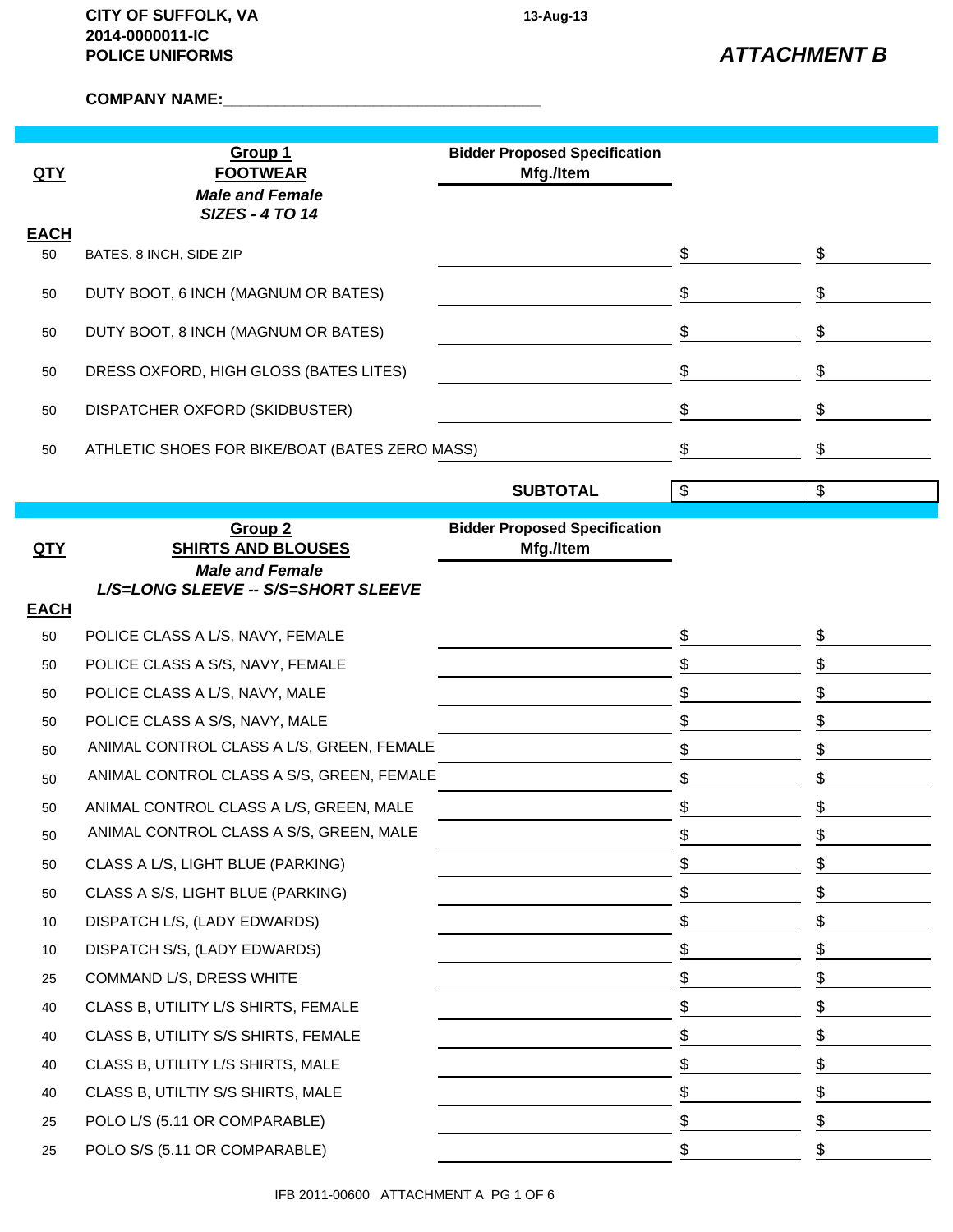|                  | <b>CITY OF SUFFOLK, VA</b><br>2014-0000011-IC<br><b>POLICE UNIFORMS</b>                 | 13-Aug-13                            |                           | <b>ATTACHMENT B</b> |
|------------------|-----------------------------------------------------------------------------------------|--------------------------------------|---------------------------|---------------------|
|                  | <b>COMPANY NAME:</b>                                                                    |                                      |                           |                     |
| 40               | LARGE POLICE PANEL FOR POLO SHIRT                                                       |                                      | \$                        | \$                  |
| 10               | FLYING WHEEL MOTORCYCLE PATCH                                                           |                                      | \$                        | \$                  |
| 10               | CLOTH DIVER INSIGNIA FOR DIVE TEAM SHIRTS                                               |                                      | \$                        | \$                  |
| 20               | RECRUIT L/S SHIRT, KHAKI (DICKIES)                                                      |                                      | \$                        | \$                  |
| 20               | RECRUIT S/S SHIRT, KHAKI (DICKIES)                                                      |                                      | \$                        | \$                  |
| 30               | STANDARD DEPARTMENT PATCH                                                               |                                      | \$                        | \$                  |
| 30               | <b>SERVICE STRIPES</b>                                                                  |                                      | \$                        | \$                  |
| 30               | <b>CLOTH BADGES</b>                                                                     |                                      | \$                        | \$                  |
|                  |                                                                                         |                                      |                           |                     |
|                  |                                                                                         |                                      |                           |                     |
|                  |                                                                                         | <b>SUBTOTAL</b>                      | $\mathfrak{S}$            | \$                  |
|                  | All Polyester Uniforms will have emblems sewn on and department patches on both sleeves |                                      |                           |                     |
|                  | Group 3                                                                                 | <b>Bidder Proposed Specification</b> |                           |                     |
| <u>QTY</u>       | <b>SWEATERS</b>                                                                         | Mfg./Item                            |                           |                     |
|                  | <b>Male and Female</b><br><b>L/S=LONG SLEEVE</b>                                        |                                      |                           |                     |
| <b>EACH</b>      |                                                                                         |                                      |                           |                     |
| 10 <sup>10</sup> | DISPATCH SWEATER, BUTTON FRONT, WITH RE-<br><b>ENFORCED ELBOWS</b>                      |                                      | \$                        | \$                  |
|                  |                                                                                         |                                      |                           |                     |
|                  |                                                                                         | <b>SUBTOTAL</b>                      | $\boldsymbol{\mathsf{S}}$ | \$                  |
|                  | Group 4                                                                                 | <b>Bidder Proposed Specification</b> |                           |                     |
| <b>QTY</b>       | <b>TROUSERS AND PANTS</b>                                                               | Mfg./Item                            |                           |                     |
| <b>EACH</b>      | <b>Male and Female</b>                                                                  |                                      |                           |                     |
| 25               | POLICE CLASS A WITH CUSTOM STRIPE, FEMALE                                               |                                      | \$                        | \$                  |
| 25               | POLICE CLASS A WITH CUSTOM STRIPE, MALE                                                 |                                      | \$                        |                     |
|                  | MOTORCYCLE CLASS A WITH CUSTOM STRIPE<br><b>AND FEATURES</b>                            |                                      |                           |                     |
| 25               | ANIMAL CONTROL CLASS A WITH CUSTOM                                                      |                                      | \$                        | \$                  |
| 25               | STRIPE, FEMALE                                                                          |                                      | \$                        | \$                  |
| 25               | ANIMAL CONTROL CLASS A WITH CUSTOM<br>STRIPE, MALE                                      |                                      | \$                        | \$                  |
| 25               | CLASS B, UTILITY, FEMALE                                                                |                                      | \$                        | \$                  |
| 25               | CLASS B, UTILTIY, MALE                                                                  |                                      | \$                        | \$                  |
|                  | BIKE PATROL PANTS, WIND PROOF, NON-ZIP                                                  |                                      |                           |                     |
| 25<br>10         | OFF LEGS<br><b>BIKE/MARINE/DIVE SHORTS</b>                                              |                                      | \$                        | \$<br>\$            |
| 10               | DISPATCH, NAVY, FEMALE                                                                  |                                      | \$                        | \$                  |
| 10 <sup>°</sup>  | DISPATCH, NAVY, MALE                                                                    |                                      | \$                        | \$                  |
| 45               | PARKING, NAVY                                                                           |                                      | \$                        | \$                  |
|                  |                                                                                         |                                      |                           |                     |
|                  | EMT UTILITY PANTS WITH REFLECTIVE TAPE ON                                               |                                      |                           |                     |
| 30<br>25         | REAR AND SIDE POCKETS<br>RECRUIT PANTS, KHAKI (DICKIES)                                 |                                      | \$<br>\$                  | \$<br>\$            |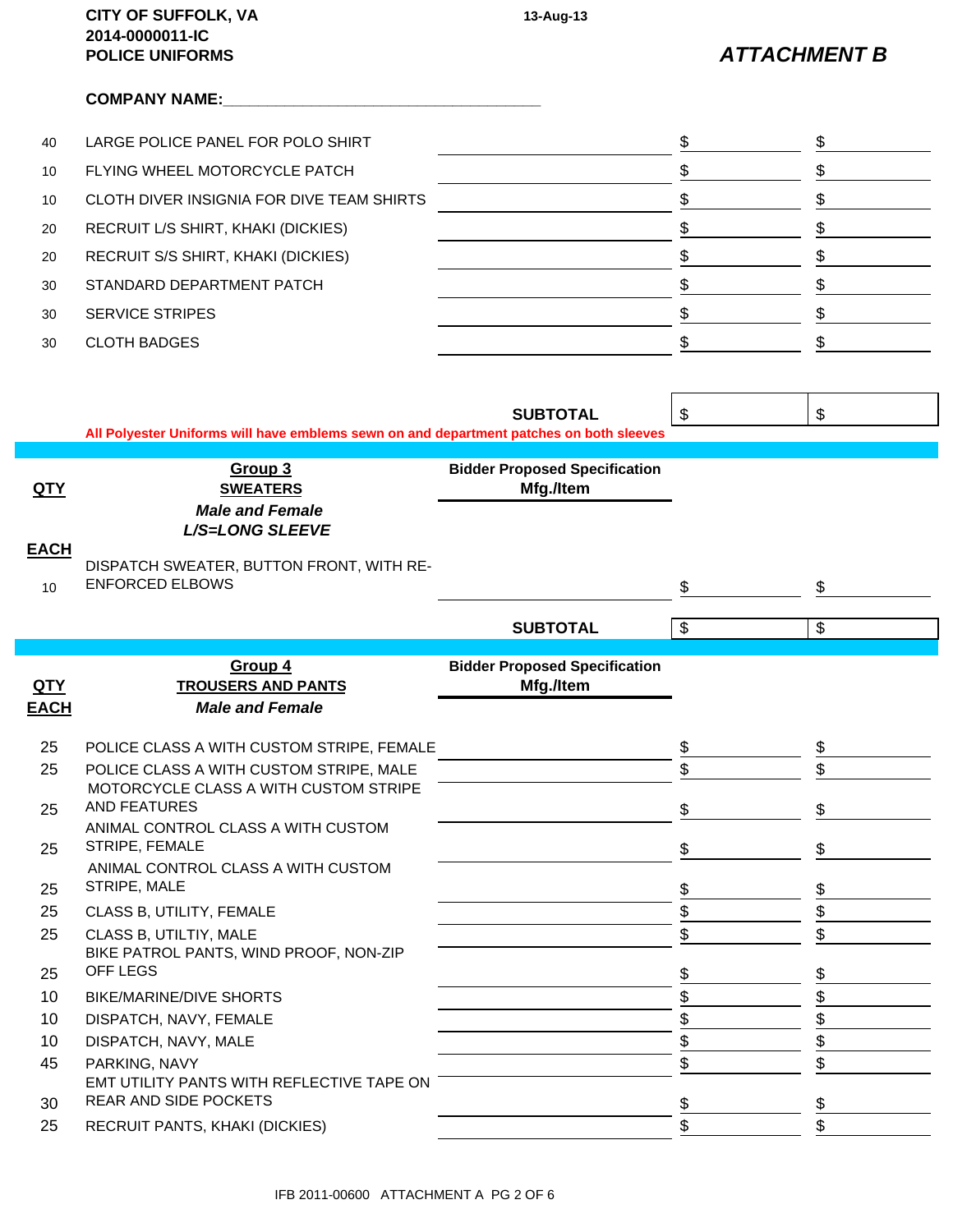**CITY OF SUFFOLK, VA 13-Aug-13 2014-0000011-IC POLICE UNIFORMS**

*ATTACHMENT B*

**COMPANY NAME:\_\_\_\_\_\_\_\_\_\_\_\_\_\_\_\_\_\_\_\_\_\_\_\_\_\_\_\_\_\_\_\_\_\_\_\_**

| $\boldsymbol{\mathsf{S}}$<br><b>SUBTOTAL</b><br><b>Bidder Proposed Specification</b><br>Group 5<br><u>QTY</u><br>Mfg./Item<br><b>ACCESSORIES</b> | $\sqrt[6]{\frac{1}{2}}$ |
|--------------------------------------------------------------------------------------------------------------------------------------------------|-------------------------|
|                                                                                                                                                  |                         |
|                                                                                                                                                  |                         |
| <b>EACH</b>                                                                                                                                      |                         |
| CLIP ON NECK TIES, POST OFFICE BLUE<br>\$<br>50                                                                                                  | \$                      |
| CLIP ON NECK TIES, BLACK<br>\$<br>50                                                                                                             | \$                      |
| <b>MOCK TURTLE NECKS</b><br>\$<br>50                                                                                                             | \$                      |
| <b>GLOVES, WHITE CLOTH</b><br>\$<br>100                                                                                                          | \$                      |
| LEATHER DUTY BELT, HIGH GLOSS WITH SILVER<br><b>BUCKLE</b><br>\$<br>50                                                                           | \$                      |
| LEATHER WAIST BELT, SILVER BUCKLE<br>\$<br>20                                                                                                    | \$                      |
| LEATHER WAIST BELT, HIGH GLOSS WITH GOLD                                                                                                         |                         |
| <b>BUCKLE</b><br>\$<br>20                                                                                                                        | $\frac{1}{2}$           |
| NYLON DUTY BELT<br>\$<br>25                                                                                                                      | \$                      |
| <b>NYLON WAIST BELT</b><br>\$<br>25                                                                                                              | \$                      |
| <b>BUCKLE ONLY</b><br>\$<br>20                                                                                                                   | \$                      |
| CAMPAIGN STRAW HAT WITH EYE, GRAY                                                                                                                |                         |
| (STRATTON)<br>\$<br>25<br>CAMPAIGN STRAW HAT WITH EYE, AC GREEN                                                                                  | \$                      |
| (STRATTON)<br>\$<br>25                                                                                                                           | \$                      |
| CAMPAIGN HAT RAIN COVER, PER BOX<br>\$<br>25                                                                                                     | \$                      |
| HAT STRAP, LEATHER<br>\$<br>20                                                                                                                   | \$                      |
| HAT CORD WITH ACORN<br>\$<br>25                                                                                                                  | \$                      |
| VA HAT SEAL<br>\$<br>25                                                                                                                          | \$                      |
| STOCKING CAP, BLACK WITH "SPD"<br><b>EMBROIDERED</b><br>\$<br>25                                                                                 | \$                      |
| BASEBALL STYLE CAP, NAVY BLUE (PORT                                                                                                              |                         |
| <b>AUTHORITY)</b><br>\$<br>25                                                                                                                    | \$                      |
| \$<br><b>SUBTOTAL</b>                                                                                                                            | \$                      |
|                                                                                                                                                  |                         |
| Group 6<br><b>Bidder Proposed Specification</b>                                                                                                  |                         |
| Mfg./Item<br><b>COATS and JACKETS</b><br><u>QTY</u>                                                                                              |                         |
| <b>EACH</b>                                                                                                                                      |                         |
| SPIEWAK WINTER COAT WITH ZIP OUT LINER,                                                                                                          |                         |
| NAVY BLUE<br>\$<br>25                                                                                                                            | \$                      |
|                                                                                                                                                  |                         |
| \$<br>25<br>ANIMAL CONTROL COAT WITH LINER, GREEN                                                                                                | \$                      |
| 25<br>\$<br>COMMAND STAFF/HONOR GUARD DRESS COAT                                                                                                 | \$                      |
|                                                                                                                                                  |                         |
| OLYMPIC BIKE PATROL COAT, POLICE<br>LETTERING ON FRONT AND REAR<br>\$<br>25                                                                      | \$                      |
|                                                                                                                                                  |                         |
| SPIEWAK HI-VIZ GREEN JACKET WITH<br>LETTERING ON RIGHT CHEST AND BACK<br>\$<br>25                                                                | \$                      |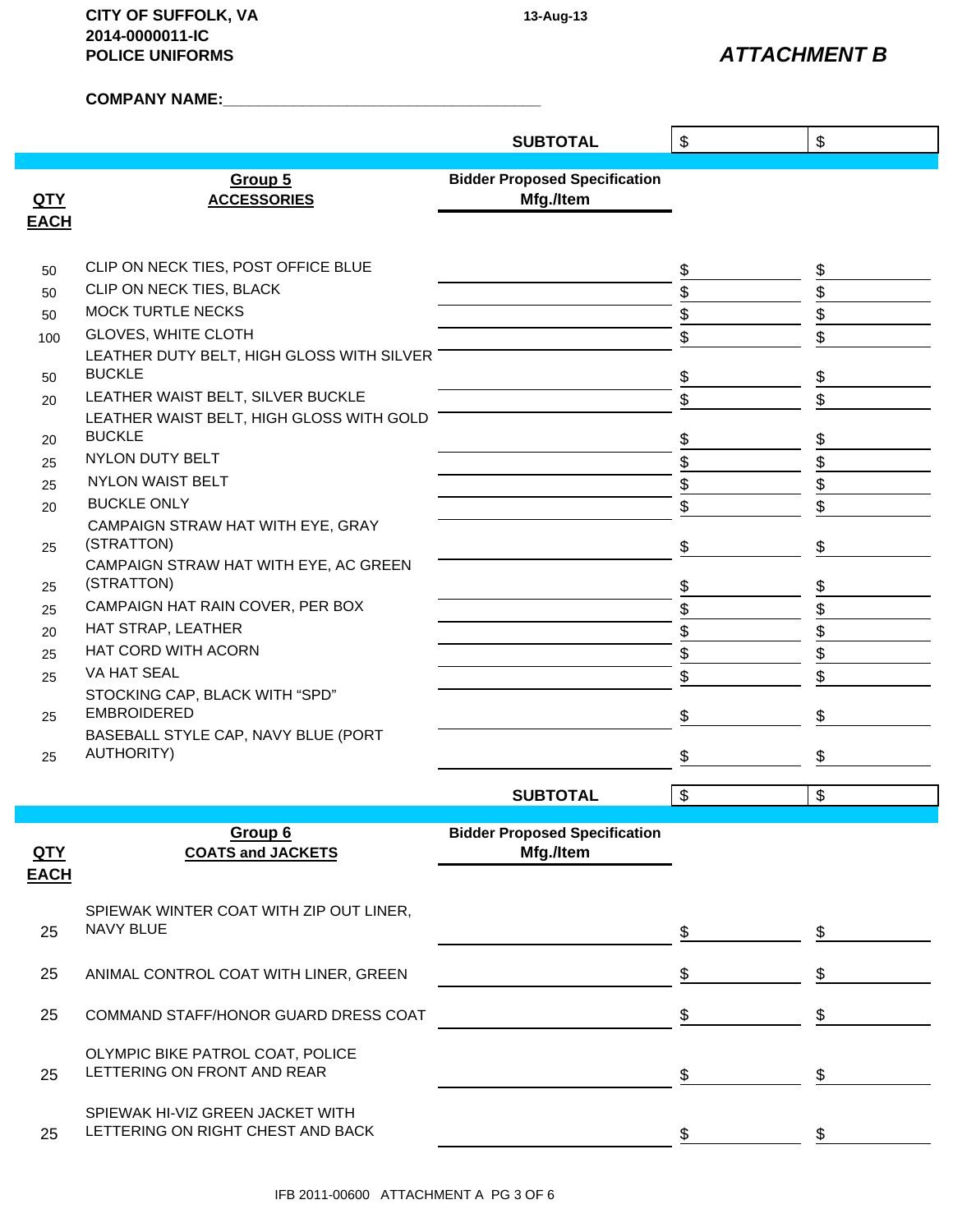**CITY OF SUFFOLK, VA 13-Aug-13 2014-0000011-IC POLICE UNIFORMS**

**COMPANY NAME:\_\_\_\_\_\_\_\_\_\_\_\_\_\_\_\_\_\_\_\_\_\_\_\_\_\_\_\_\_\_\_\_\_\_\_\_**

|             |                                                                                | <b>SUBTOTAL</b>                      | \$       | $\boldsymbol{\mathsf{\$}}$ |
|-------------|--------------------------------------------------------------------------------|--------------------------------------|----------|----------------------------|
|             |                                                                                |                                      |          |                            |
|             | Group 7                                                                        | <b>Bidder Proposed Specification</b> |          |                            |
| <u>QTY</u>  | <b>DUTY GEAR</b>                                                               | Mfg./Item                            |          |                            |
| <b>EACH</b> |                                                                                |                                      |          |                            |
| 50          | G&G H627-3 HI GLOSS MAG POUCH                                                  |                                      | \$       | \$                         |
| 50          | G&G H681-3 HI-GLOSS OC POUCH                                                   |                                      | \$       | \$                         |
| 50          | G&G H70 HI-GLOSS CUFF CASE                                                     |                                      | \$       | \$                         |
|             | G&G B59FL4R 4 STITCH LEATHER, LINED DUTY                                       |                                      |          |                            |
| 50          | <b>BELT, HIGH GLOSS</b>                                                        |                                      | \$       | \$                         |
| 50          | SAFARILAND DUTY HOLSTER                                                        |                                      |          |                            |
| 50          | ○ 6280-180-91 RH                                                               |                                      | \$       | \$                         |
| 50          | o 6280-180-92 LH                                                               |                                      | \$       | \$                         |
| 50          | 21" ASP BATON, FRICTION LOCK #52411                                            |                                      | \$       | \$                         |
| 50          | ASP TECH SCABBARD 21 A #52434                                                  |                                      | \$       | \$                         |
|             | G&G HI-GLOSS BLACK LEATHER BELT KEEPER,<br>$B-76$                              |                                      |          |                            |
| 50          |                                                                                |                                      | \$       | \$                         |
| 50          | HI-GLOSS LIGHT HOLDER BIANCHI BC7326                                           |                                      | \$       | \$                         |
| 50          | G&G HI-GLASS GLOVE PUCH H555                                                   |                                      | \$       | \$                         |
| 50          | G&G X627-3 NYLON MAG POUCH                                                     |                                      | \$<br>\$ | \$<br>\$                   |
| 50          | G&G X681-3 NYLON OC POUCH                                                      |                                      |          |                            |
| 50          | G&G X70 NYLON CUFF CASE                                                        |                                      | \$       | \$                         |
| 50<br>50    | SAFARILAND (NYLON USE) DUTY HOLSTER<br>○ 6280-180-131 RH                       |                                      | \$       | \$                         |
| 50          | o 6280-180-132 LH                                                              |                                      | \$       | \$                         |
|             |                                                                                |                                      |          |                            |
| 50          | MOLDED BELT KEEPERS, BLACKHAWK 44B300BK                                        |                                      | \$       | \$                         |
|             | UNIVERSAL RADIO CASE (NYLON USE) UNCLE                                         |                                      |          |                            |
| 50          | <b>MIKE'S 88806</b>                                                            |                                      | \$       | \$                         |
| 50          | NYLON LIGHT HOLDER BIANCHI 7326                                                |                                      | \$       | \$                         |
|             | ASP TECH SCABBARD 21 A 52432 BLACK                                             |                                      |          |                            |
| 50          | <b>TEXTURED</b>                                                                |                                      | \$       | \$                         |
| 50          | NYLON GLOVE POUCH, UNCLE MIKE'S 89072<br>G&G DETECTIVE DOUBLE MAG POUCH, BLACK |                                      | \$       | \$                         |
| 50          | LEATHER 831B                                                                   |                                      | \$       | \$                         |
|             | AKER DETECTIVE OC/CUFF POUCH, BLACK                                            |                                      |          |                            |
| 50          | LEATHER 619                                                                    |                                      | \$       |                            |
|             |                                                                                | <b>SUBTOTAL</b>                      | \$       | \$                         |
|             |                                                                                |                                      |          |                            |
|             | Group 8                                                                        | <b>Bidder Proposed Specification</b> |          |                            |
| <u>QTY</u>  | <b>SWAT UNIFORM</b>                                                            | Mfg./Item                            |          |                            |
| <b>EACH</b> |                                                                                |                                      |          |                            |
| 10          | TACTICAL ACU STYLE BLOUSE, TDU/OD GREEN                                        |                                      | \$       | \$                         |
|             | TACTICAL ACU STYLE TROUSERS, TDU/OD                                            |                                      |          |                            |
| 10          | <b>GREEN</b>                                                                   |                                      | \$       | \$                         |
|             |                                                                                |                                      |          |                            |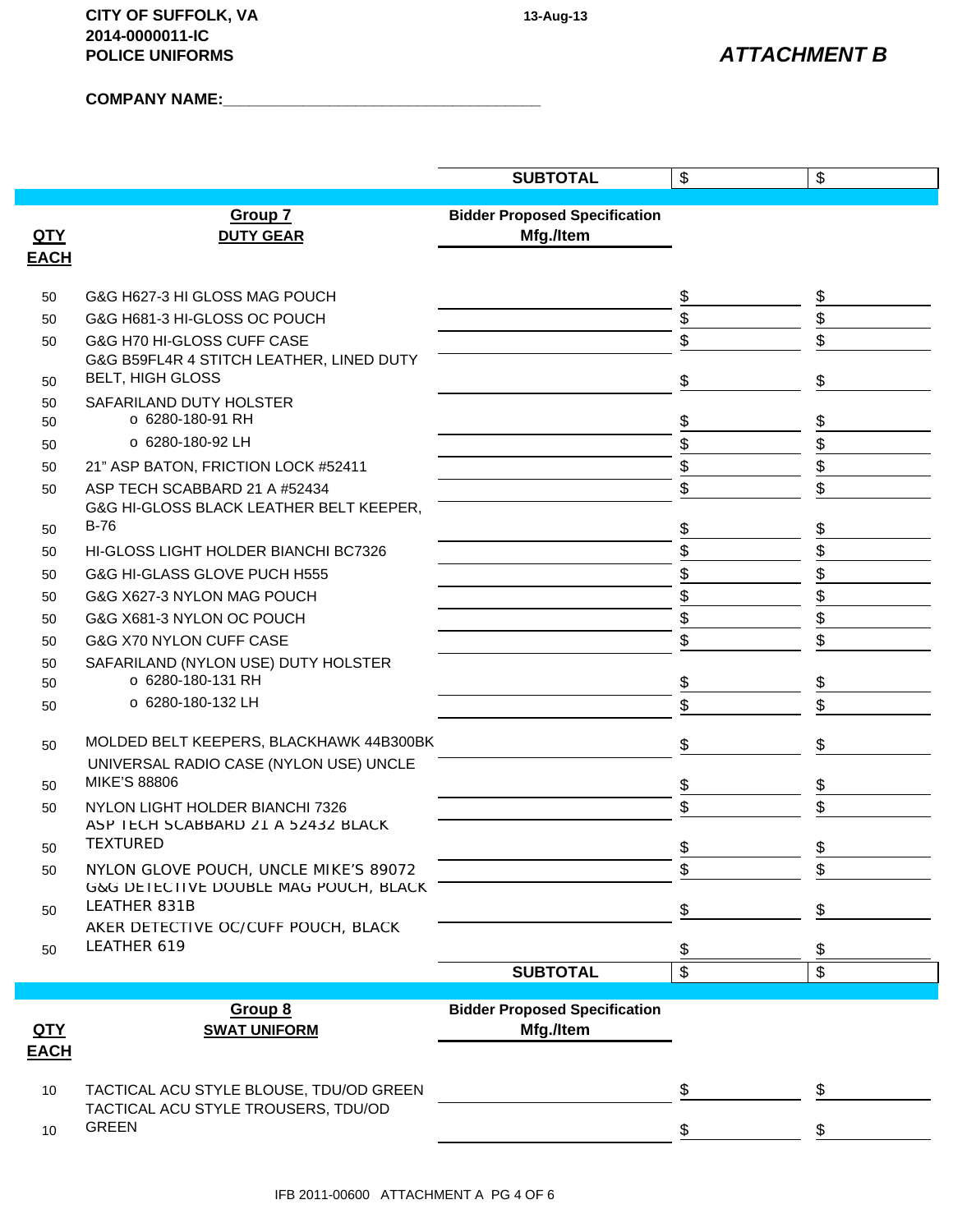|                           | <b>CITY OF SUFFOLK, VA</b><br>2014-0000011-IC<br><b>POLICE UNIFORMS</b>               | 13-Aug-13                                         |                         | <b>ATTACHMENT B</b> |
|---------------------------|---------------------------------------------------------------------------------------|---------------------------------------------------|-------------------------|---------------------|
|                           | <b>COMPANY NAME:</b>                                                                  |                                                   |                         |                     |
| 10 <sup>10</sup>          | GORTEX RAIN TOP WITH FLEECE LINER, TDU/OD<br><b>GREEN</b>                             |                                                   | $\frac{1}{2}$           | \$                  |
| 10                        | GORTEX RAIN PANTS, TDU/OD GREEN                                                       |                                                   | \$                      | \$                  |
| 10                        | ATAC SOFT PADDED GLOVES, FLAME AND CUT<br><b>RESISTANT, BLACK</b>                     |                                                   | \$                      | \$                  |
|                           |                                                                                       | <b>SUBTOTAL</b>                                   | \$                      | \$                  |
| QTY<br><b>EACH</b>        | Group 9<br><b>BALLESTIC VESTS</b>                                                     | <b>Bidder Proposed Specification</b><br>Mfg./Item |                         |                     |
| 50                        | SURVIVAL ARMOUR LEVEL IIIA VEST                                                       |                                                   | \$                      | \$                  |
| 50                        | TACTICAL OUTER CARRIER WITH POLICE/CSI PANELS                                         |                                                   | \$                      | \$                  |
| 50                        | CONCEALED CARRIER ONLY, WHITE/BLUE                                                    |                                                   | \$                      | \$                  |
|                           |                                                                                       | <b>SUBTOTAL</b>                                   | $\overline{\mathbf{e}}$ | $\$\$               |
|                           | Group 10                                                                              | <b>Bidder Proposed Specification</b>              |                         |                     |
| <u>QTY</u><br><b>EACH</b> | <b>AWARDS, BADGES, PINS, ETC</b>                                                      | Mfg./Item                                         |                         |                     |
| 50                        | BADGES, BLACKINGTON WITH PIN, BLACK LETTERING<br>BADGES, BLACKINGTON, FLAT FOR WALLET |                                                   | \$                      | \$                  |
| 50                        | WITH CLIP, BLACK LETTERING                                                            |                                                   | \$                      | \$                  |
| 100                       | <b>LARGE COLLAR DEVICE</b>                                                            |                                                   | \$                      | \$                  |
| 50                        | SMALL COLLAR DEVICE                                                                   |                                                   | \$                      | \$                  |
| 20                        | NAME BAR, BLACK LETTERING, BLACKINGTON                                                |                                                   | \$                      | \$                  |
| 20                        | NAME BAR, ATTACHMENT, SINGLE, BLACKINGTON                                             |                                                   | \$                      | \$                  |
| 25                        | NAME BAR, ATTACHMENT, DOUBLE, BLACKINTON                                              |                                                   | \$                      | \$                  |
| 25                        | MOTORCYCLE PIN, BLACKINTON                                                            |                                                   | \$                      | \$                  |
| 20                        | FATALITY INVESTIGATOR PIN, BLACKINTON                                                 |                                                   | \$                      | \$                  |
| 25                        | <b>DIVER PIN</b>                                                                      |                                                   | \$                      | \$                  |
| 25                        | <b>SWAT PIN</b>                                                                       |                                                   | \$                      | \$                  |
| 25                        | CAB SLIDERS (AWARDS), BLACKINTON                                                      |                                                   | \$                      | \$                  |
| 20                        | CAB SLIDER HOLDER, SINGLE                                                             |                                                   | \$                      | \$                  |
| 25                        | CAB SLIDER HOLDER, DOUBLE                                                             |                                                   | \$                      | \$                  |
| 25                        | CAB SLIDER HOLDER, TRIPLE                                                             |                                                   | \$                      | \$                  |
| 25                        | CAB SLIDER HOLDER, 4 BAR                                                              |                                                   | \$                      | \$                  |
| 25                        | CAB SLIDER HOLDER, 5 BAR                                                              |                                                   | \$                      | \$                  |
|                           |                                                                                       | <b>SUBTOTAL</b>                                   | $\$\$                   | $\$\$               |
| <u>QTY</u>                | Group 11<br><b>ALTERATIONS/EMBROIDERY</b>                                             | <b>Bidder Proposed Specification</b><br>Mfg./Item |                         |                     |